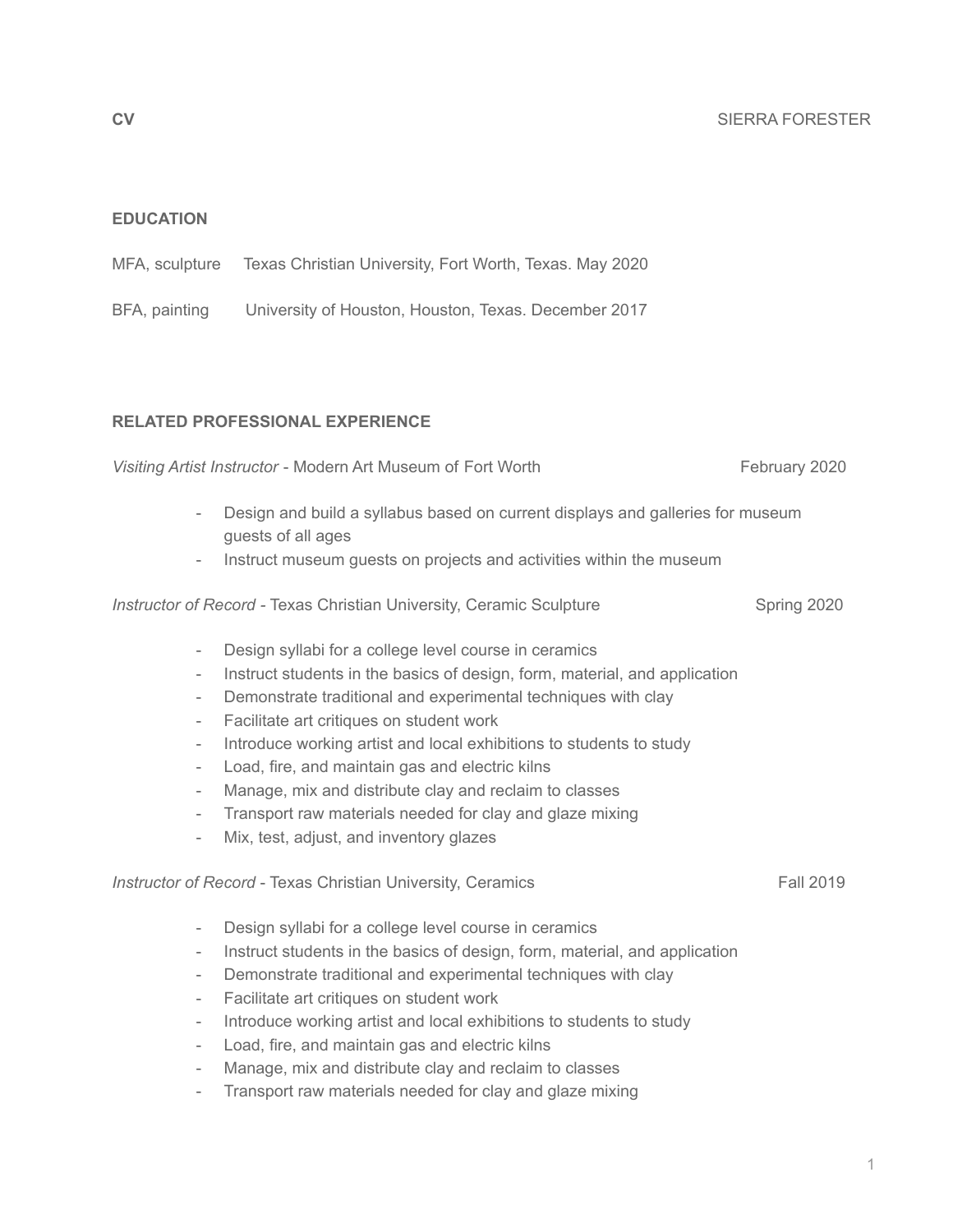|                                                                                                                                                                                                                              | Mix, test, adjust, and inventory shop glazes                                                                                                                                                                                                                                                                                                                                                                      |                    |
|------------------------------------------------------------------------------------------------------------------------------------------------------------------------------------------------------------------------------|-------------------------------------------------------------------------------------------------------------------------------------------------------------------------------------------------------------------------------------------------------------------------------------------------------------------------------------------------------------------------------------------------------------------|--------------------|
|                                                                                                                                                                                                                              | Visiting Artist Instructor - The Modern Art Museum of Fort Worth                                                                                                                                                                                                                                                                                                                                                  | March 2019         |
| $\overline{\phantom{0}}$<br>$\overline{\phantom{a}}$                                                                                                                                                                         | Design a syllabus based on current museum exhibitions for 3rd-4th graders<br>Instruct students on projects; introduce students to the concepts and techniques<br>demonstrated within the museum                                                                                                                                                                                                                   |                    |
|                                                                                                                                                                                                                              | Guest Lecturer - Texas Christian University, 3 Dimensional Design                                                                                                                                                                                                                                                                                                                                                 | February 2019      |
|                                                                                                                                                                                                                              | Instruct students on the fundamentals of 3-D Design with an emphasis on materiality<br>and mold making                                                                                                                                                                                                                                                                                                            |                    |
|                                                                                                                                                                                                                              | Graduate Teaching Assistant - Texas Christian University, Ceramics                                                                                                                                                                                                                                                                                                                                                | August 2018 - 2019 |
| $\overline{\phantom{a}}$<br>$\overline{\phantom{0}}$<br>$\overline{\phantom{a}}$<br>$\overline{\phantom{a}}$<br>$\overline{\phantom{0}}$<br>$\overline{\phantom{a}}$<br>$\overline{\phantom{a}}$<br>$\overline{\phantom{a}}$ | Assist in designing syllabi for a college level ceramics course<br>Instruct students in the fundamentals of clay<br>Demonstrate techniques to students<br>Guide art critiques on student work<br>Load, fire, and maintain gas and electric kilns<br>Manage, mix and distribute clay and reclaim to classes<br>Transport raw materials needed for clay and glaze mixing<br>Mix, test, adjust, and inventory glazes |                    |
| Curator - Woven Landscapes, The Moncrief Cancer Institute<br>August 2018                                                                                                                                                     |                                                                                                                                                                                                                                                                                                                                                                                                                   |                    |
| $\overline{\phantom{0}}$                                                                                                                                                                                                     | Contact, curate, and facilitate artist's work for an exhibition<br>Install, deinstall, and handle artwork in a gallery setting                                                                                                                                                                                                                                                                                    |                    |
| Gallery Assistant - Moudy Art Gallery                                                                                                                                                                                        |                                                                                                                                                                                                                                                                                                                                                                                                                   | August 2017 - 2018 |
|                                                                                                                                                                                                                              | Working closely with artists in achieving their desired installation<br>Install, deinstall, and art handling<br>Art packaging, shipping, maintenance<br>Archiving, handling, maintaining Texas Christian University's permanent collection                                                                                                                                                                        |                    |
|                                                                                                                                                                                                                              | Gallery Assistant - Fort Worth Contemporary Art                                                                                                                                                                                                                                                                                                                                                                   | August 2017 - 2018 |
|                                                                                                                                                                                                                              | Install, deinstall, and art handling<br>Shipping and receiving art                                                                                                                                                                                                                                                                                                                                                |                    |

- Working closely with artists in achieving their desired installation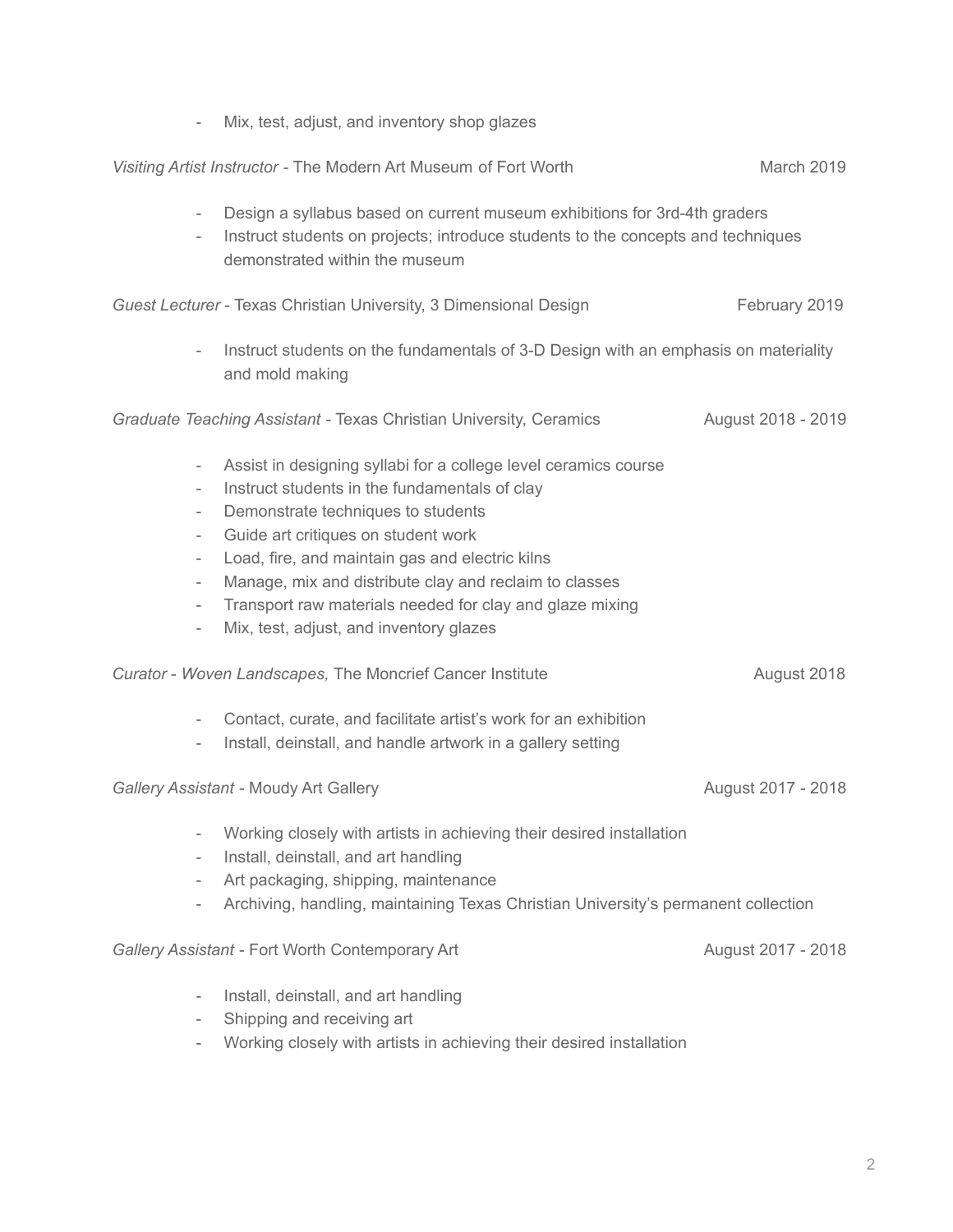- Assist artist in instructing students
- Demonstrate techniques and fundamentals
- Guide students through museum grounds

## **TECHNICAL SKILLS**

- 2017-2020 Kiln Firing
- Proficient operation and safety of gas, electric, raku, and pit-firing kilns
- Pugmill clay mixing
- Extensive glaze mixing
- 2017-2020 Woodworking and Sculpture Tools
	- Proficient operation and safety of a variety of woodworking power tools such as: mitre saw, band saw, table saw, panel saw, routers, planer, sanders, laser cutter, vinyl cutter, and CNC router, and a variety of hand tools.
- 2018-2020 Metal Fabrication
	- Proficient operation and safety of Oxy/Acetylene, MIG, and TIG welding
	- Hoffseld Bender, grinders, cutters, and metal sanders
	- Metal pouring
- 2018-2020 Mold Making and Casting
	- Proficient operation and safety in silicone, plaster, wax, and clay mold making
	- Slip casting, plaster casting, and metal casting
- 2017-2020 Software
- Light experience in the following Adobe programs: Premiere, Acrobat, Photoshop, Lightroom, Illustrator, Google Sketchup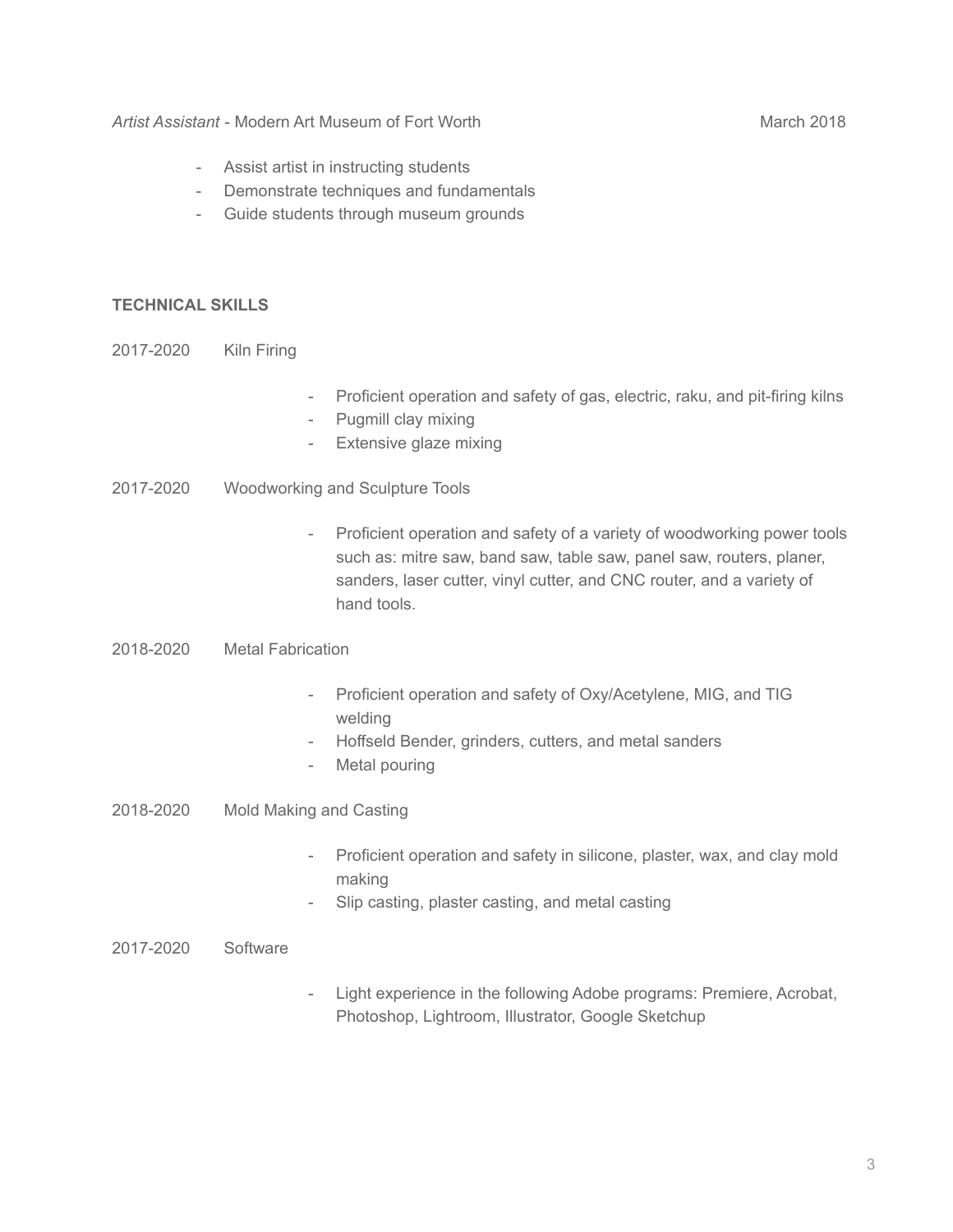## **AWARDS & ACTIVITIES**

| 2021        | Mercedes-Benz Financial Services Emerging Artist Finalist. Fort Worth, Texas          |
|-------------|---------------------------------------------------------------------------------------|
| 2020        | Comparative Race & Ethnic Studies Graduate Student Legacy Award, Texas Christian      |
|             | University. Fort Worth, Texas                                                         |
| 2020        | Graduate Student Research Funds Support, Texas Christian University.                  |
|             | Fort Worth, Texas                                                                     |
| 2019        | Founding Member of Ceramics Club for Students of Color at Texas Christian University. |
|             | Fort Worth, Texas                                                                     |
| 2019        | Fort Worth Zoo Animal Enrichment Program. Fort Worth, Texas                           |
| 2019        | Graduate Student Travel Grant, Texas Christian University. Fort Worth, Texas          |
| 2019        | Tuscany Artist Residency. La Foce, Italy                                              |
| 2017        | The Chinati Foundation Volunteer. Marfa, Texas                                        |
| 2017 - 2020 | TCU Fellowship, sculpture, Texas Christian University. Fort Worth, Texas              |

#### **SOLO EXHIBITIONS**

**2020** *Liminal Space:* Sierra Forester*, A Mass Well Dispersed is the Hardest to Confront,*

Blind Alley Projects. Fort Worth, Texas

**2019** *COME ON IN, THE WATER IS FINE,* Student Gallery, Texas Christian University.

Fort Worth, Texas

*PROSELYTE,* closed--languages. Fort Worth, Texas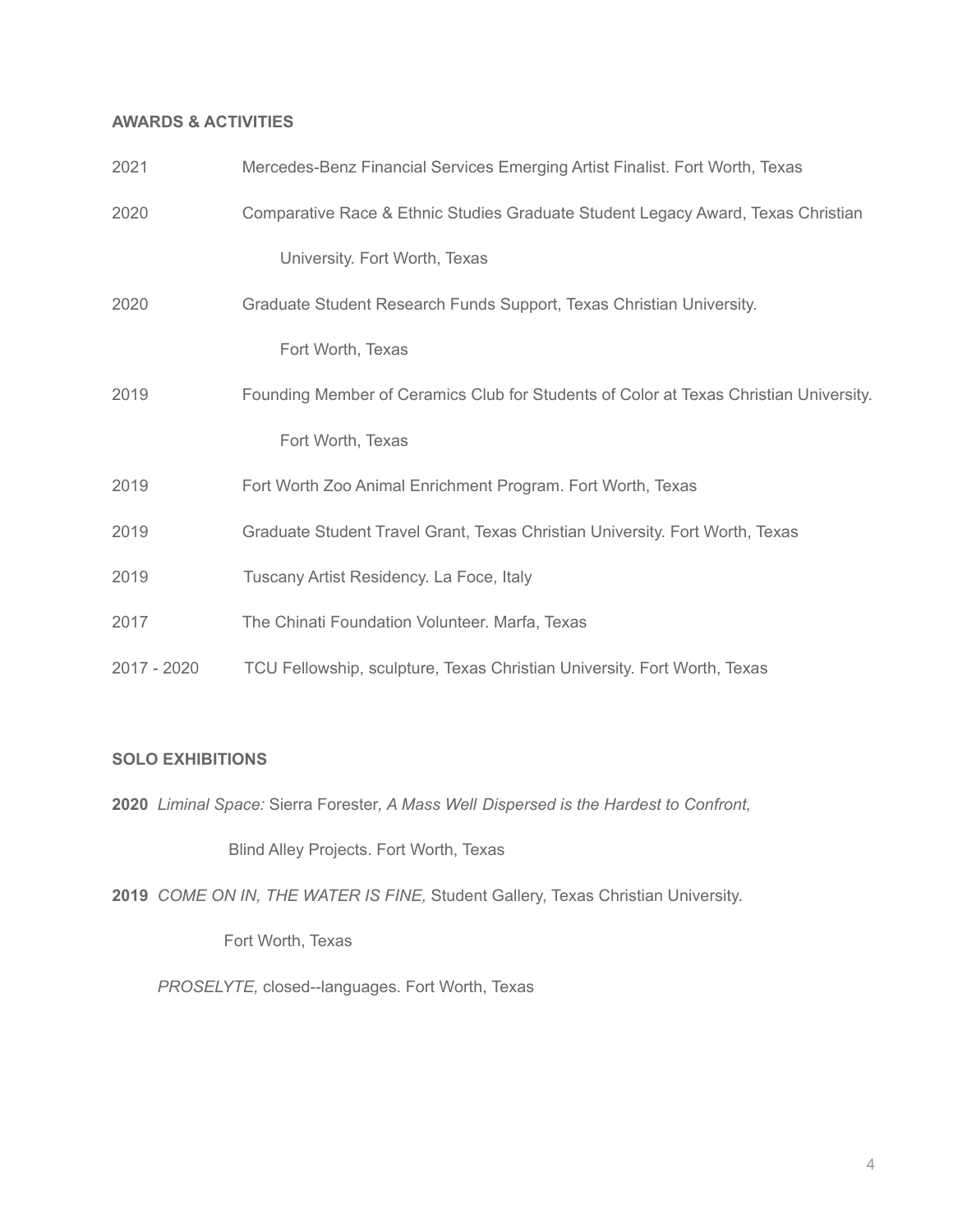### **SELECTED GROUP EXHIBITIONS**

**2020** *ROTATE,* Singleton Boulevard. Dallas, Texas *Annual Juried Student Exhibition,* Moudy Art Gallery. Fort Worth, Texas *MODERN BILLINGS,* Modern Art Museum of Fort Worth. Fort Worth, Texas **2019** *Texas/Hiroshima: Small Works Show*. Hiroshima, Japan *in good taste,* 516 Fabrication Street. Dallas, Texas *Object Permanence,* Fort Worth Community Arts Center. Fort Worth, Texas *The Big T-Shirt Show,* ex ovo gallery. Dallas, Texas *Experiencing Perspectives,* Mercedes Benz Financial Services. Fort Worth, Texas *Vignette Art Fair,* The Women's Museum. Dallas, Texas Curator: Leslie Moody Castro *Compromised Collectives,* 414 Fabrication Street. Dallas, Texas *Annual Juried Student Exhibition,* Moudy Gallery. Fort Worth, Texas Jurors: Letitia & Sedrick Huckaby *MFA Candidacy Exhibition*, Fort Worth Contemporary Arts. Fort Worth, Texas **2018** *Arkansas Tsuchigama*, Museum of the Red River. Idabel, Oklahoma *Experiencing Perspectives,* Mercedes Benz Financial Services. Fort Worth, Texas *How To Erase a Memory,* Project Space, Texas Christian University. Fort Worth, Texas *Temporary Collectives*, 500 Singleton Boulevard. Dallas, Texas *Vignette Art Fair*, The Women's Museum. Dallas, Texas Curator: Erin K. Murphy *Annual Juried Student Exhibition*, Moudy Gallery. Fort Worth, Texas

*Small Works Show,* Art7 Gallery. Fort Worth, Texas,

Juror: Erin Cluley